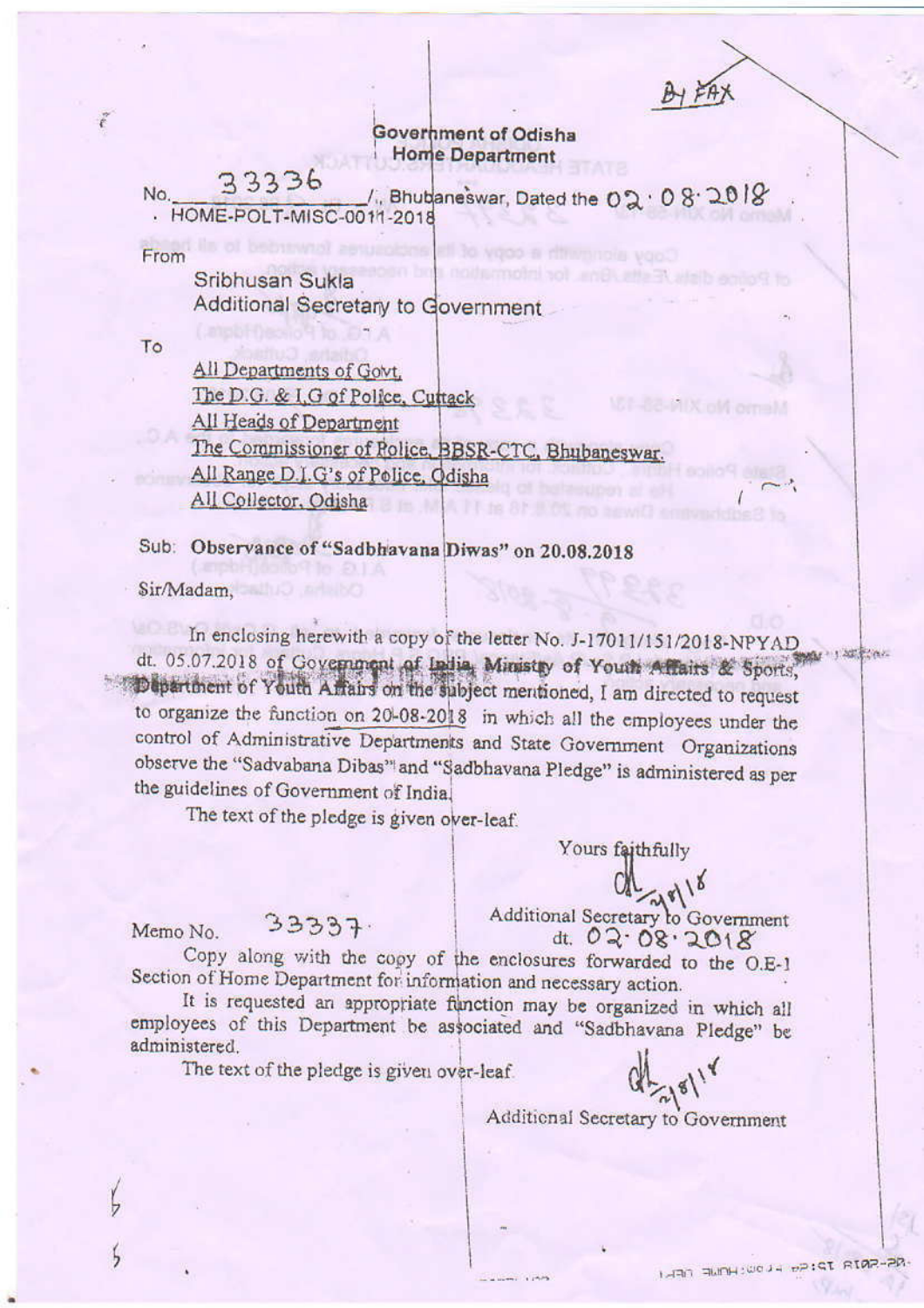No. J-17011/151/2018-NPYAD Government of India Ministry of Youth Affairs & Sports Department of Youth Affairs

OFFICE MEMORANDUM

Brita Bantino Hold

Shastri Bhawan, New Delhi.<br>Dated the c5fuly, 2018.

F.D. 880069616/5242

# Observance of 'Sadbhavana Diwas' on 20<sup>th</sup> August, 2018.

olutical Sa

The birth anniversary of Prime Minister Late Rajiv Gandhi on 20<sup>th</sup> August is observed as "Sadbhavana Diwas" every year. The theme of Sadbhavana is to promote National Integration and Communal Harmony among people of all religions, languages and regions. The idea behind observance of 'Sadbhavana Diwas" is to eschew violence and to promote goodwill among the people.

This year, the Sadbhavana Pledge taking ceremony may be observed on 20<sup>th</sup> August, 2018. An appropriate function may be organized in which all employees of the Ministry/Departments/Organisation be associated and "Sadbhavana Pledge" be administered. The text of the piedge is given over-leaf.

建設数数数的料 中容 第2009年10月21日 4 119 12月 13日 12:00 ×

(Thanglemlian) Director

Encl.: Text of Sadbhavana Pledge (over-leaf)

#### To

Union Ministries/Departments, State Governments etc.

(As per list attached).

Subject:

ACS NOMM Depte

 $(1 - \sqrt{2})$ Chief Secretary, sited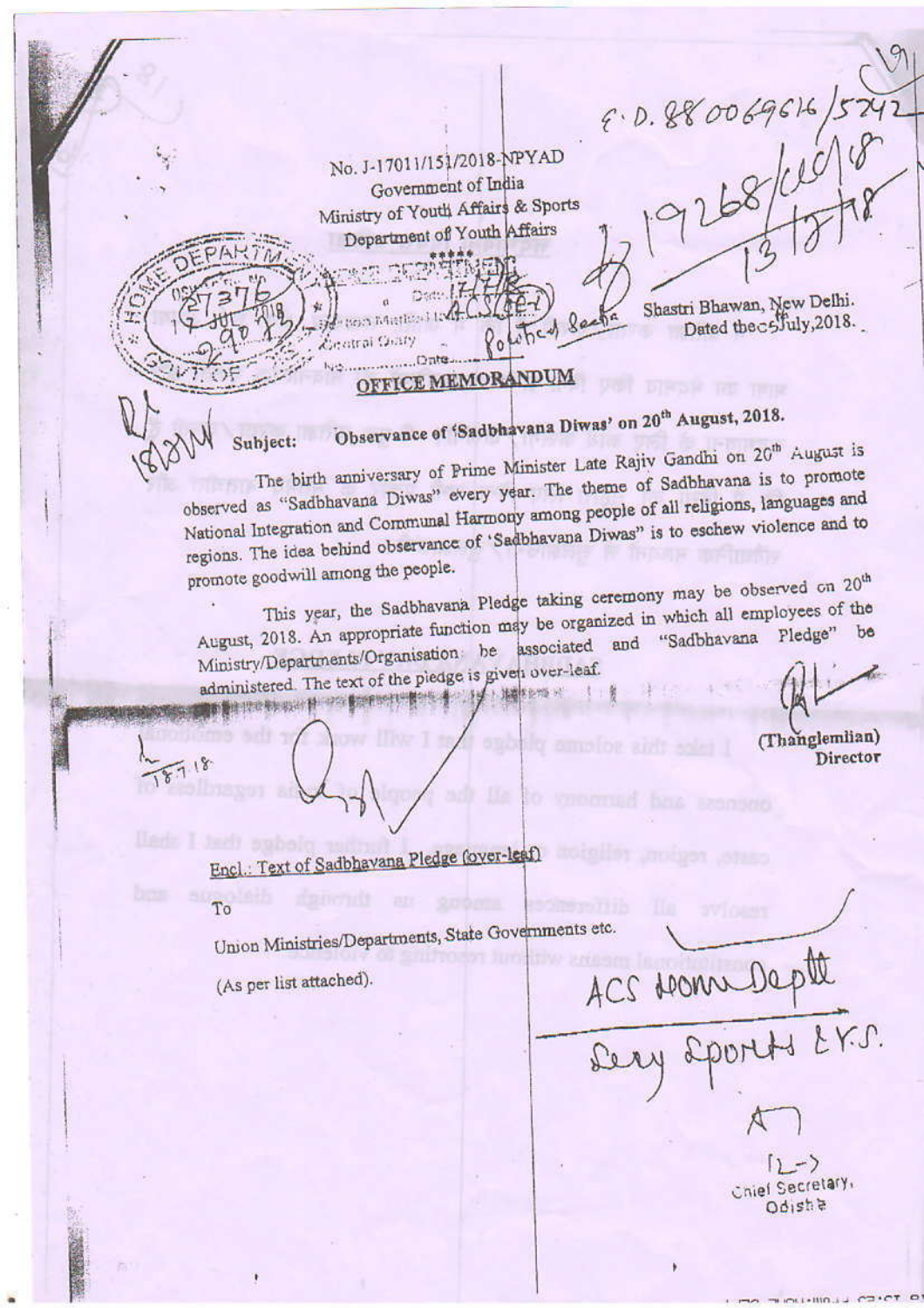### संदभावना दिवस प्रतिज्ञा

मैं प्रतिज्ञा करता / करती हूँ कि मैं जाति, सम्प्रदाय, क्षेत्र, धर्म, अथवा भाषा का भेदभाव किए बिना सभी भारतवासियों की भावनात्मक एकता और सदभावना के लिए कार्य करूँगा / करूँगी। मैं पुनः प्रतिज्ञा करता / करती हूँ कि मैं हिंसा का सहारा लिए बिना सभी प्रकार के मतभेद बातचीत और संवैधानिक माध्यमों से सुलझाउँगा / सुलझाउँगी।

## SADBHAVANA DAY PLEDGE

**的名词复数 计数据 医神经性** 图像标志员的设计替归的制度 网络树黄树 看出时候 I take this solemn pledge that I will work for the emotional oneness and harmony of all the people of India regardless of caste, region, religion or language. I further pledge that I shall resolve all differences among us through dialogue and constitutional means without resorting to violence.

273 Horas un